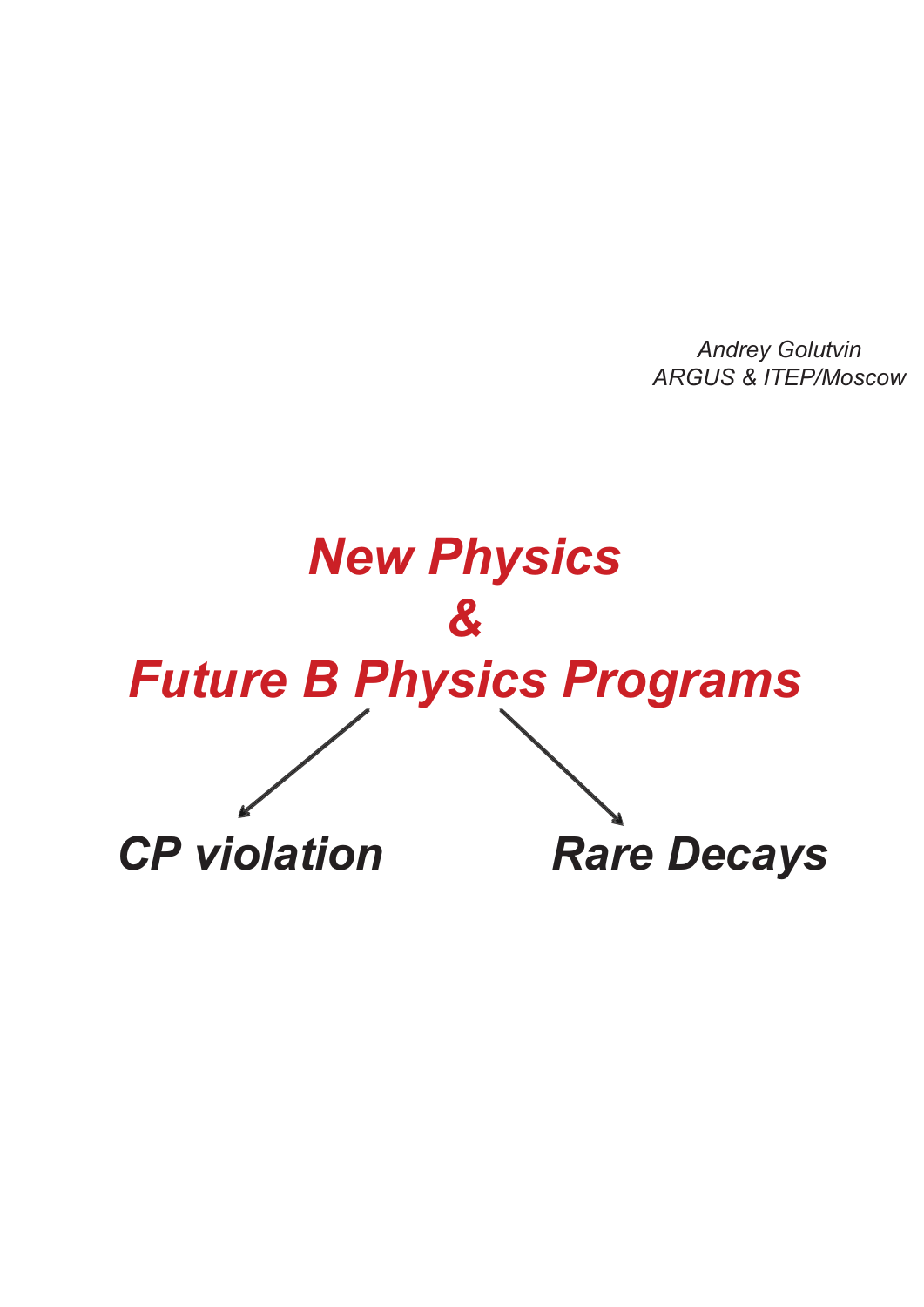## *Experimental Facilities*

- *LHCb forward spectrometer (running in pp collider mode) Data taking starts next year Expect ~10 fb-1 by 2013 B physics is also a part of the ATLAS and CMS early program*
- *Super Flavor Factory (SFF) following either SuperKEKB or Super B proposal with an integrated luminosity of 50 – 75 ab-1 Start data taking > 2014 (T.Browder et al arXiv:0710.3799v1)*
- *Upgraded LHCb (SLHCb) where they would run at 10 times the initial design luminosity with twice more efficient trigger and record data sample of > 100 fb-1 Start data taking after 2014*





2

4





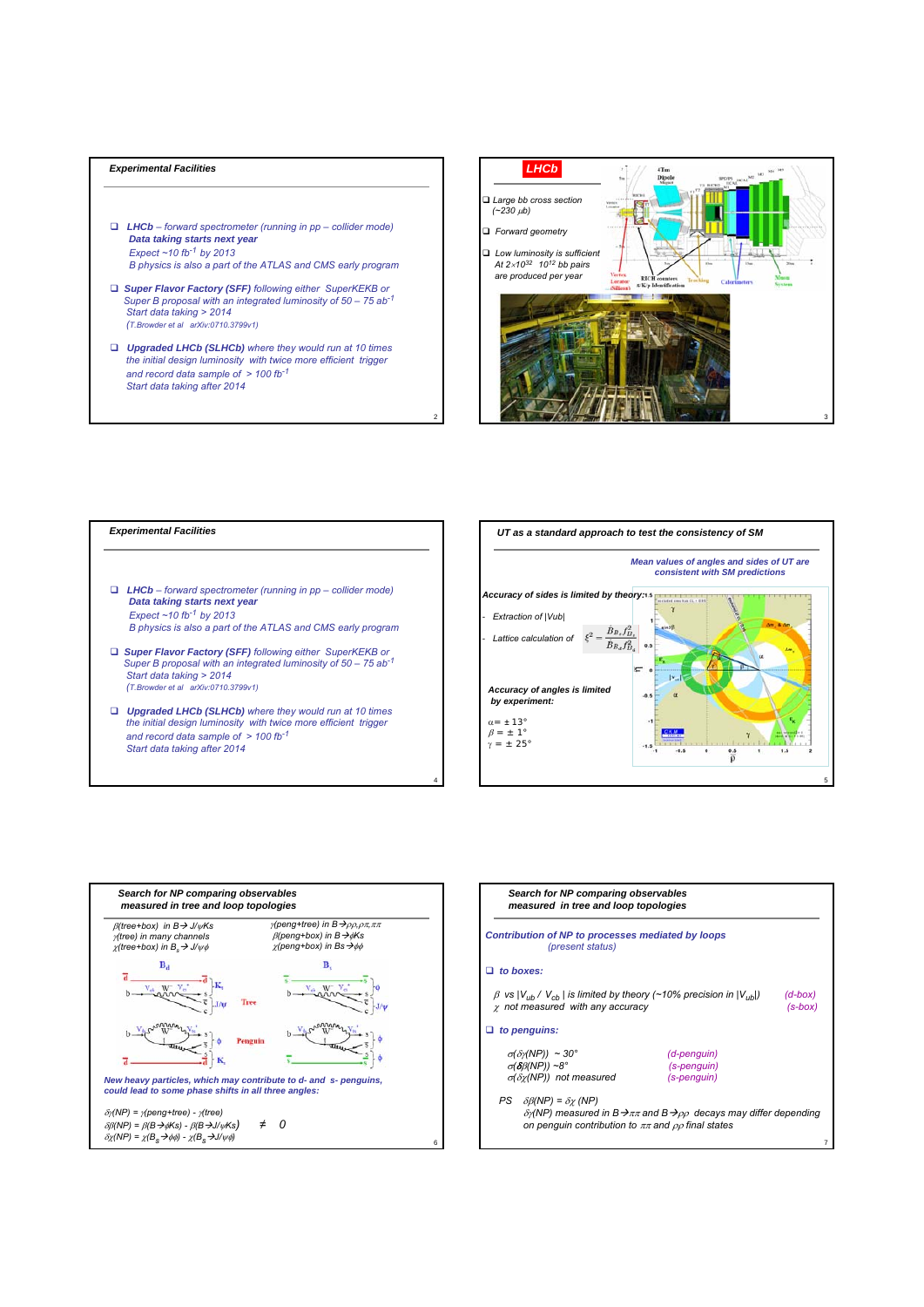| $\chi$ :                                            | <b>LHC</b> prospects                                                                                                                                                                                                                                                                                                                             |                          |                                  |   |  |
|-----------------------------------------------------|--------------------------------------------------------------------------------------------------------------------------------------------------------------------------------------------------------------------------------------------------------------------------------------------------------------------------------------------------|--------------------------|----------------------------------|---|--|
|                                                     | $B_{\rm c} \rightarrow J/\psi \phi$ is the $B_{\rm c}$ counterpart of $B^0 \rightarrow J/\psi K_{\rm c}$<br><b>□</b> In SM $\phi_{\rm c}$ = - 2arg( $V_{\rm re}$ ) = - 2 $\Lambda^2$ m ~ - 0.04<br>$\Box$ Sensitive to New Physics effects in the B <sub>s</sub> -B <sub>s</sub> system<br>mixing $\rightarrow \phi_s = \phi_s(SM) + \phi_s(NP)$ |                          |                                  |   |  |
|                                                     | $\Box$ 2 CP-even, 1 CP-odd amplitudes, angular analysis needed to<br>separate, then fit to $\phi_{\rm S}$ , $\Delta\Gamma_{\rm S}$ , CP-odd fraction                                                                                                                                                                                             |                          |                                  |   |  |
| □ LHCb yield in 2 fb <sup>-1</sup> 131k, B/S = 0.12 |                                                                                                                                                                                                                                                                                                                                                  |                          |                                  |   |  |
|                                                     | <b>Channels</b>                                                                                                                                                                                                                                                                                                                                  | $\sigma(\phi_s)$ [ rad ] | Weight $(\sigma/\sigma_i)^2$ [ % |   |  |
| <b>LHC<sub>b</sub></b>                              | $B_s \rightarrow J/\psi \eta (\pi^+ \pi^- \pi^0)$                                                                                                                                                                                                                                                                                                | 0.142                    | 2.3                              |   |  |
|                                                     | $B_4 \rightarrow D_4D_4$                                                                                                                                                                                                                                                                                                                         | 0.133                    | 2.6                              |   |  |
|                                                     | $B_s \rightarrow J/\psi \eta(\gamma \gamma)$                                                                                                                                                                                                                                                                                                     | 0.109                    | 3.9                              |   |  |
|                                                     | $B_4 \rightarrow \eta_c \phi$                                                                                                                                                                                                                                                                                                                    | 0.108                    | 3.9                              |   |  |
|                                                     | Combined (pure CP eigenstates)                                                                                                                                                                                                                                                                                                                   | 0.060                    | 12.7                             |   |  |
|                                                     | $B_s \rightarrow J/\psi \phi$                                                                                                                                                                                                                                                                                                                    | 0.021                    | 87.3                             |   |  |
|                                                     | Combined (all CP eigenstates)                                                                                                                                                                                                                                                                                                                    | 0.021                    | 100.0                            |   |  |
| <b>ATLAS</b>                                        | will reach $s(\phi_c) \sim 0.08$ (10/fb, $\Delta m_c = 20$ /ps, 90k J/we evts)                                                                                                                                                                                                                                                                   |                          |                                  | 8 |  |



| <b>B</b> mode                                        | D mode                           | Method          | $\sigma(\gamma)$ with 2 fb-1 |
|------------------------------------------------------|----------------------------------|-----------------|------------------------------|
| $B^+\rightarrow DK^+$                                | $K\pi$ + $KK/\pi\pi$ + $K3\pi$   | ADS+GLW         | $5^{\circ} - 13^{\circ}$     |
| $B^+ \rightarrow D^*K^+$                             | $K\pi$ (D <sup>*</sup> → D+π, γ) | ADS+GLW         | Under study                  |
| $B^+ \rightarrow DK^+$                               | $K_{\rm s} \pi \pi$              | Dalitz          | $-8-12^{\circ}$              |
| $B^* \rightarrow DK^*$                               | $KK\pi\pi$                       | 4-body "Dalitz" | 18°                          |
| $B^* \rightarrow DK^*$                               | KTUTCH                           | 4-body "Dalitz" | Under study                  |
| $B^0 \rightarrow DK^{*0}$                            | $K\pi$ + $KK$ + $\pi\pi$         | ADS+GLW         | $~12^{\circ}$                |
| $B^0 \rightarrow DK^{*0}$                            | $K_{\rm s} \pi \pi$              | Dalitz          | Under study                  |
| $B_s \rightarrow D_s K$                              | $KK(\phi)\pi$                    | tagged, A(t)    | $~10^{\circ}$                |
| $B^0 \rightarrow \pi^+\pi^-, B_c \rightarrow K^+K^-$ | N/A                              | U-spin symmetry | $5^{\circ} - 10^{\circ}$     |





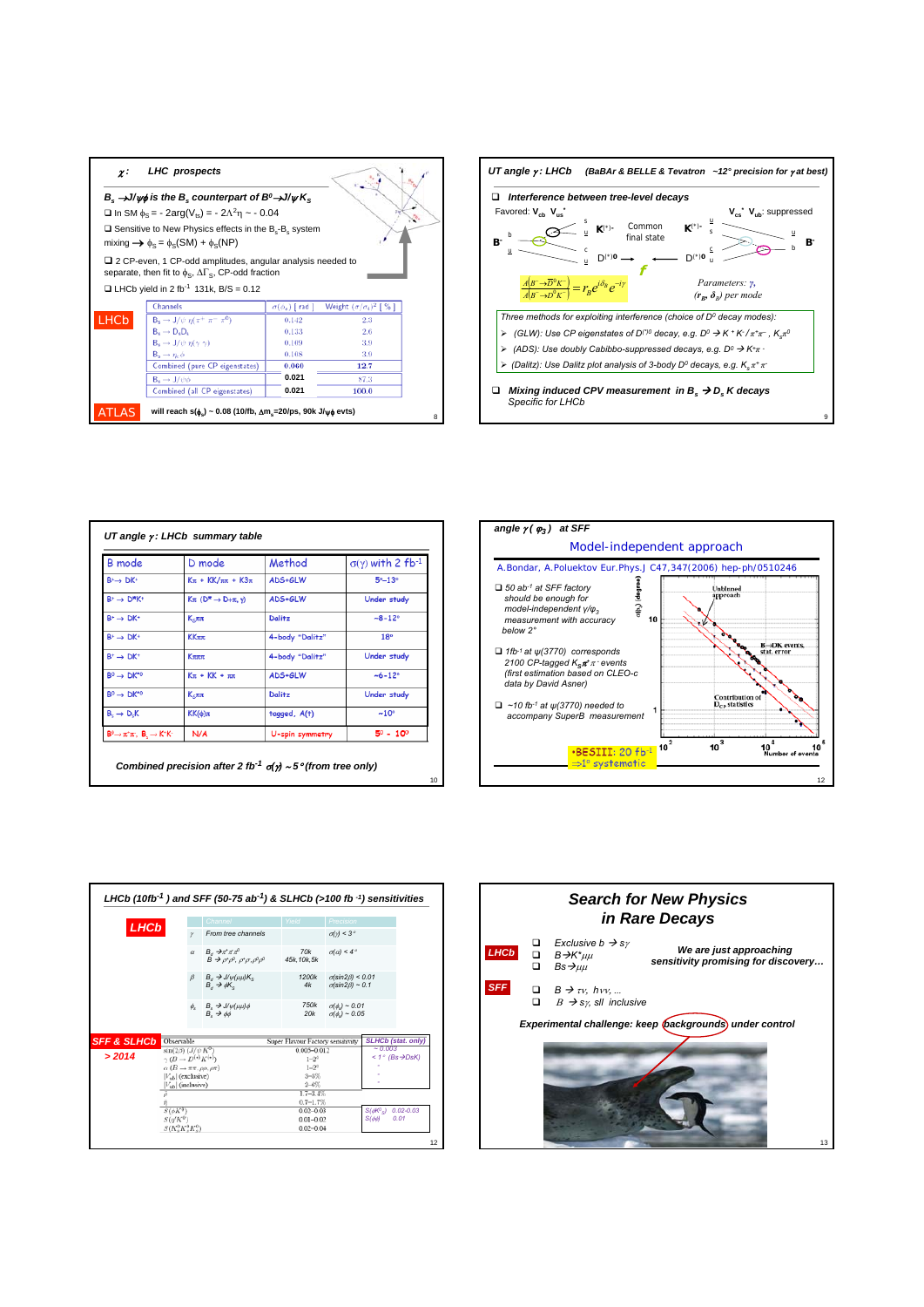